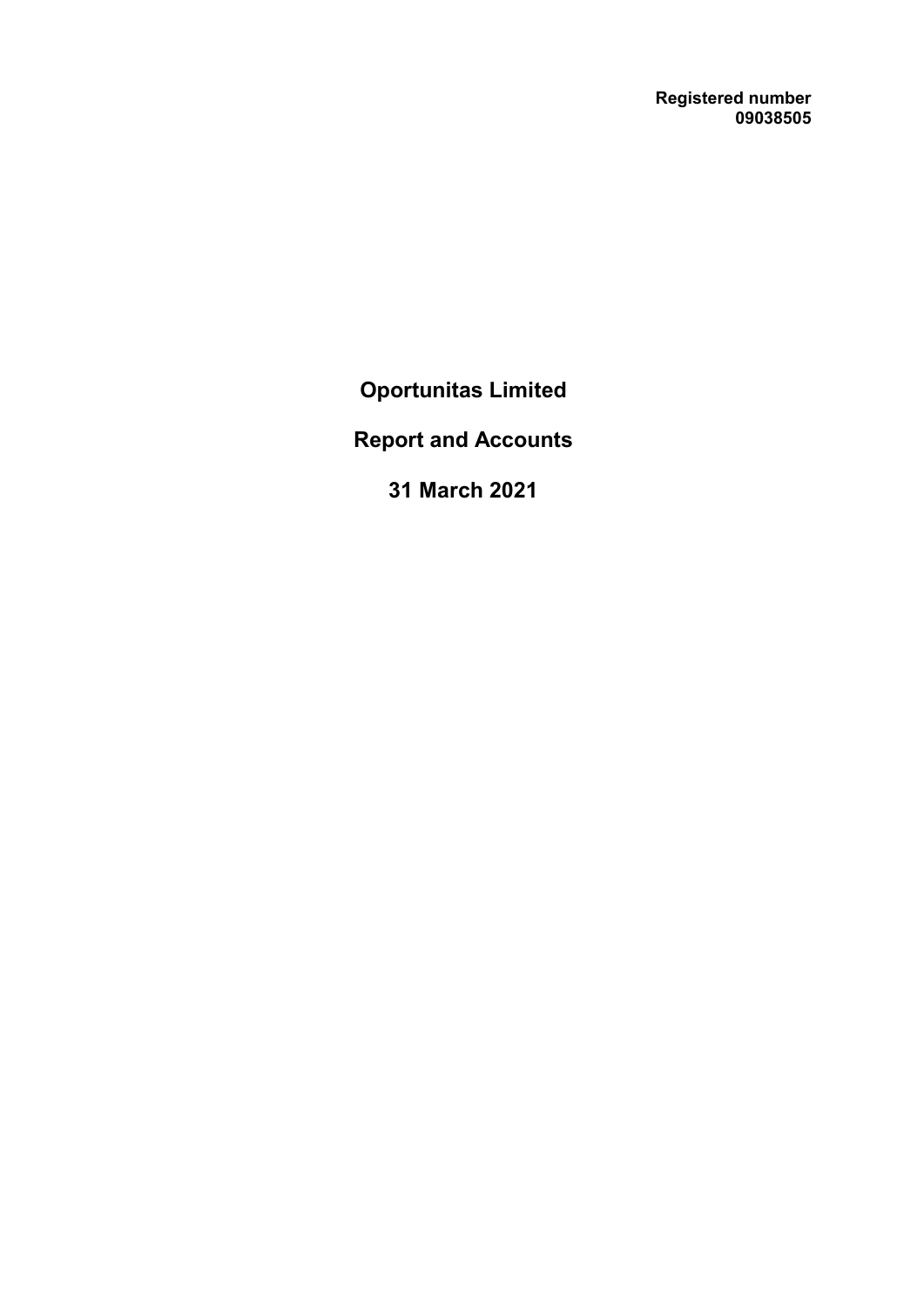## Oportunitas Limited Report and accounts **Contents**

# Page

| Company information            |   |
|--------------------------------|---|
| Directors' report              | 1 |
| Independent auditor's report   | 2 |
| Profit and loss account        | 2 |
| <b>Balance sheet</b>           | 3 |
| Statement of changes in equity | 4 |
| Notes to the accounts          | 5 |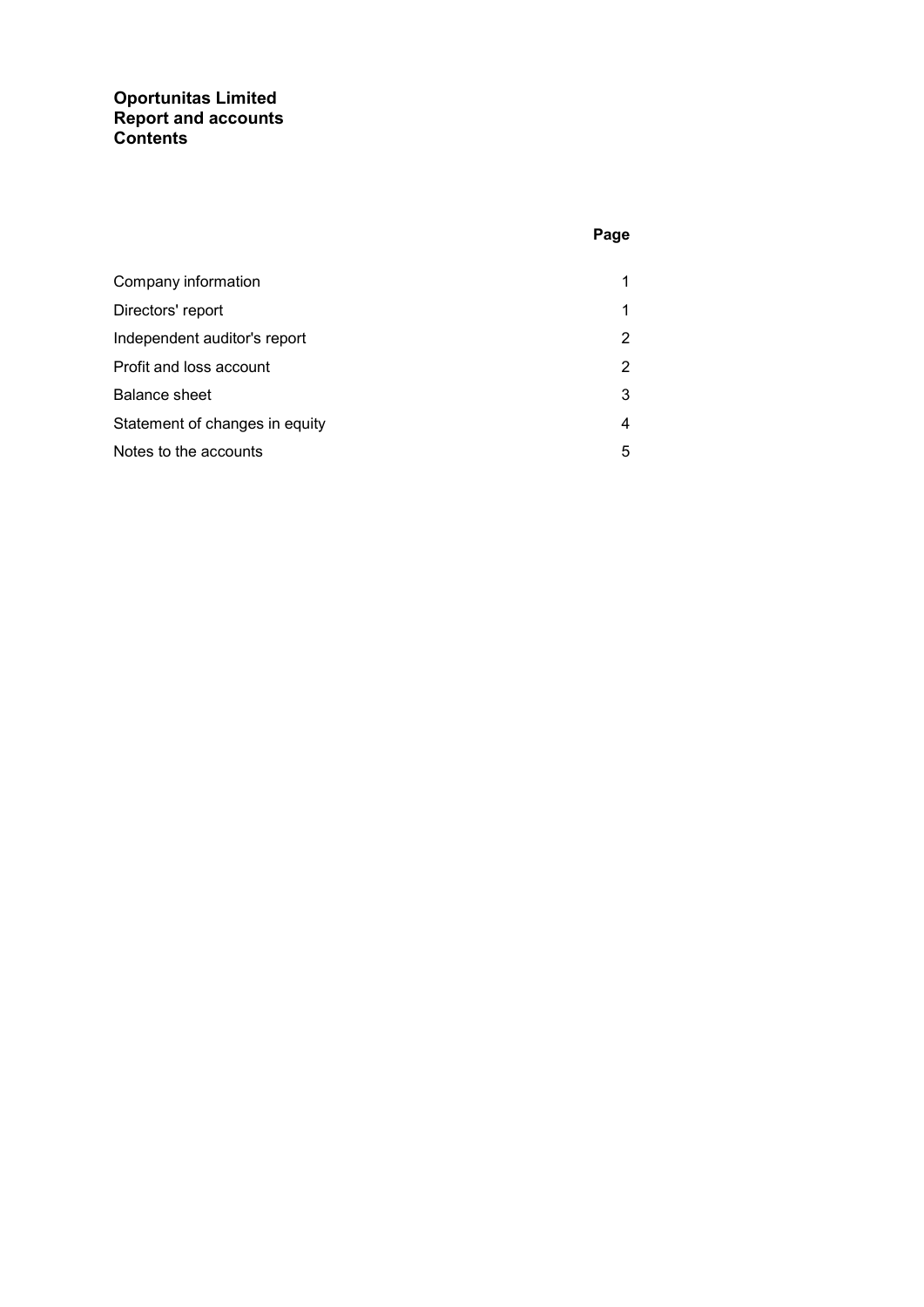## Oportunitas Limited Company Information

## **Directors**

Terence William Mullard Patricia Spencer Rolfe Connor Andrew Mcconville Peter Charles Gane

## Auditors

Begbies Chartered Accountants and Registered Auditors 9 Bonhill Street London EC2A 4DJ

## Bankers

National Westminster Bank Europa House 49 Sandgate Road Folkestone Kent CT20 1RU

## Registered office

Civic Centre Castle Hill Avenue Folkestone Kent CT20 2QY

Registered number 09038505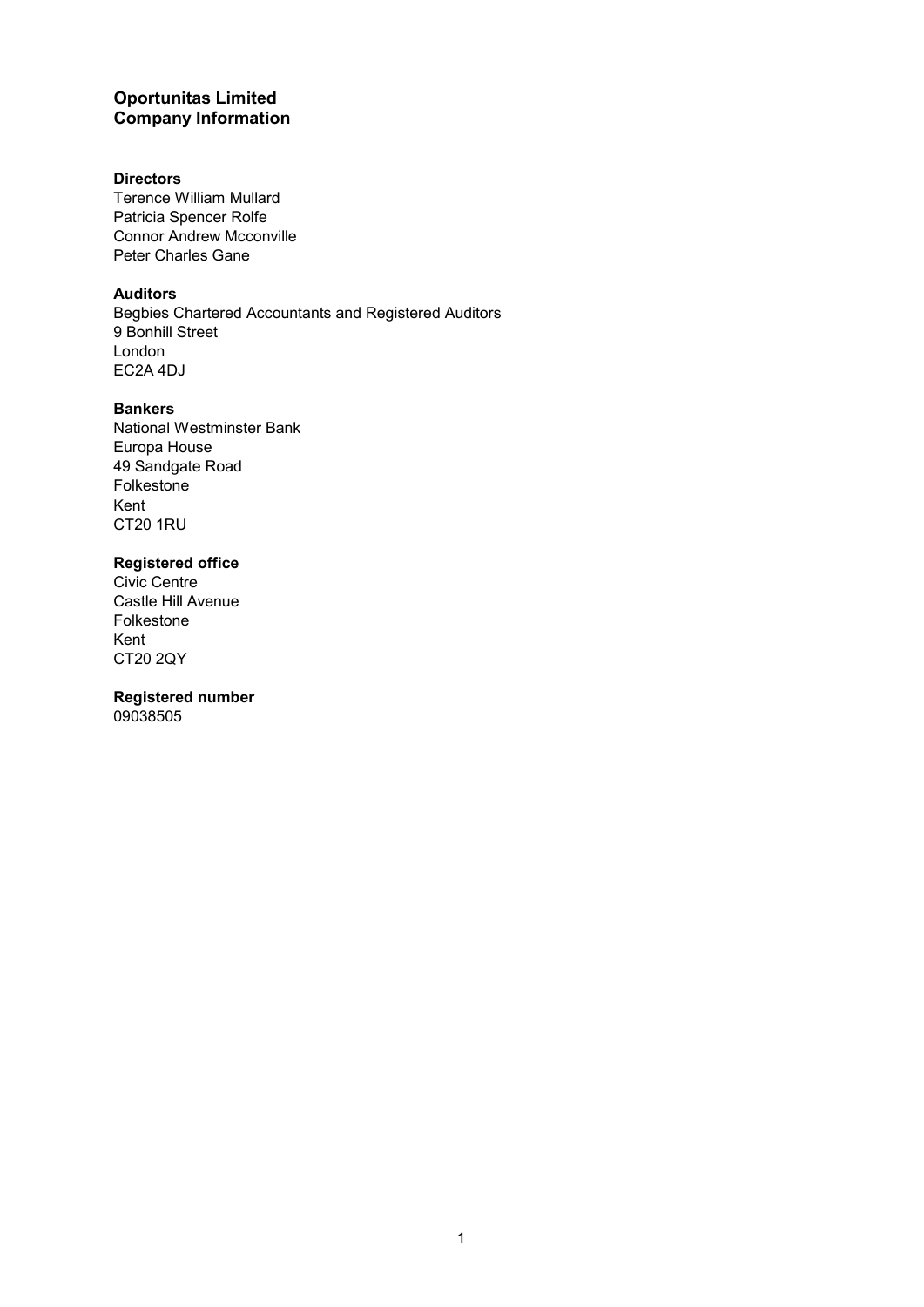Oportunitas Limited Registered number: 09038505 Directors' Report

The directors present their report and accounts for the year ended 31 March 2021.

### Principal activities

Oportunitas Ltd was incorporated in May 2014, commenced its operations in November 2014 and is a wholly owned subsidiary of Folkestone and Hythe District Council providing housing and regeneration services.

### **Directors**

The following persons served as directors during the year:

Terence William Mullard Patricia Spencer Rolfe Connor Andrew Mcconville Peter Charles Gane

## Directors' responsibilities

The directors are responsible for preparing the report and accounts in accordance with applicable law and regulations.

Company law requires the directors to prepare accounts for each financial year. Under that law the directors have elected to prepare the accounts in accordance with United Kingdom Generally Accepted Accounting Practice (United Kingdom Accounting Standards and applicable law). Under company law the directors must not approve the accounts unless they are satisfied that they give a true and fair view of the state of affairs of the company and of the profit or loss of the company for that period. In preparing these accounts, the directors are required to:

- select suitable accounting policies and then apply them consistently;
- make judgements and estimates that are reasonable and prudent;
- prepare the accounts on the going concern basis unless it is inappropriate to presume that the company will continue in business.

The directors are responsible for keeping adequate accounting records that are sufficient to show and explain the company's transactions and disclose with reasonable accuracy at any time the financial position of the company and enable them to ensure that the accounts comply with the Companies Act 2006. They are also responsible for safeguarding the assets of the company and hence for taking reasonable steps for the prevention and detection of fraud and other irregularities.

## Disclosure of information to auditors

Each person who was a director at the time this report was approved confirms that:

- so far as he is aware, there is no relevant audit information of which the company's auditor is unaware; and
- he has taken all the steps that he ought to have taken as a director in order to make himself aware of any relevant audit information and to establish that the company's auditor is aware of that information.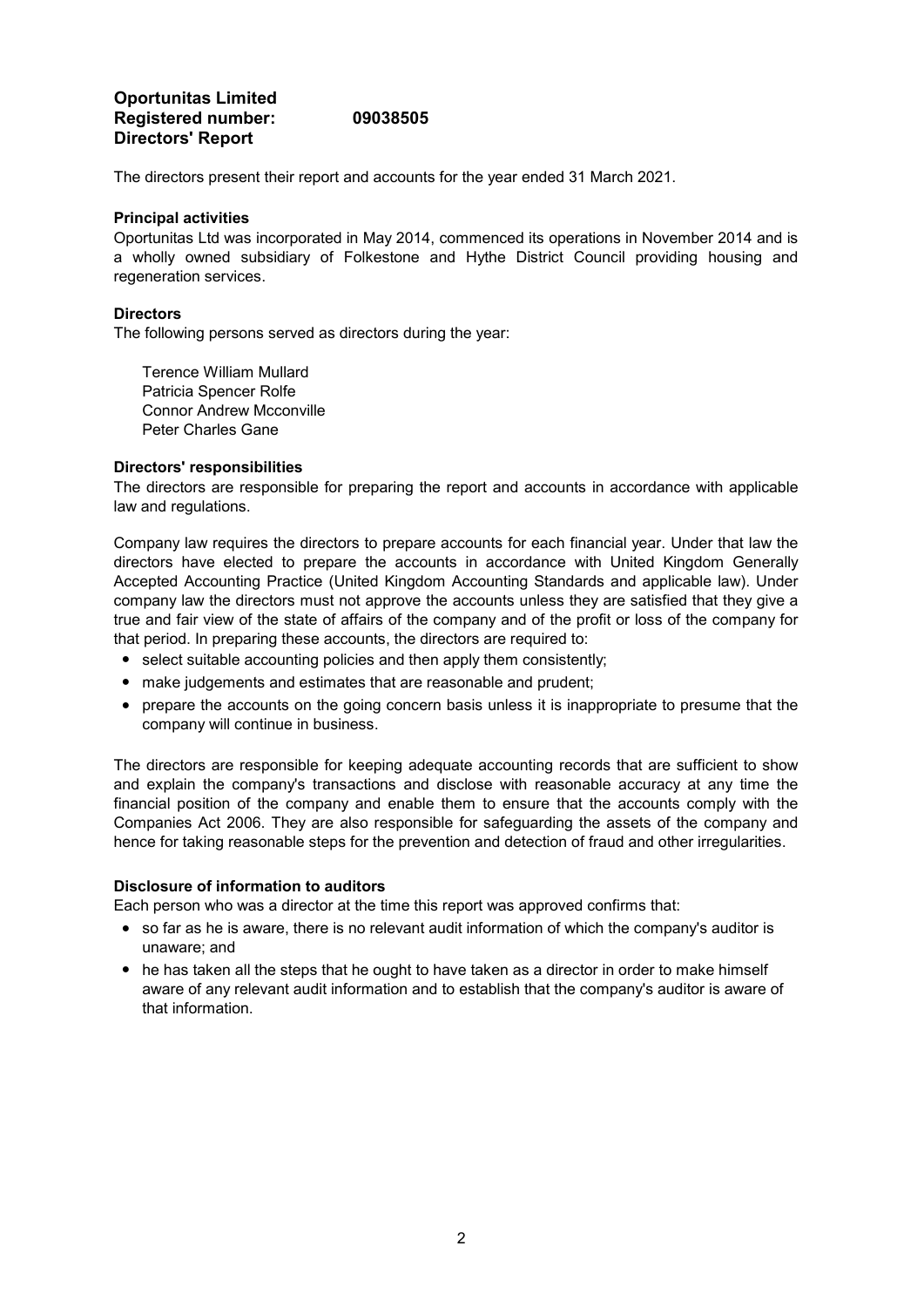Oportunitas Limited Registered number: 09038505 Directors' Report

### Small company provisions

This report has been prepared in accordance with the provisions in Part 15 of the Companies Act 2006 applicable to companies subject to the small companies regime.

This report was approved by the board on 13 December 2021 and signed on its behalf.

Patricia Rolfe Director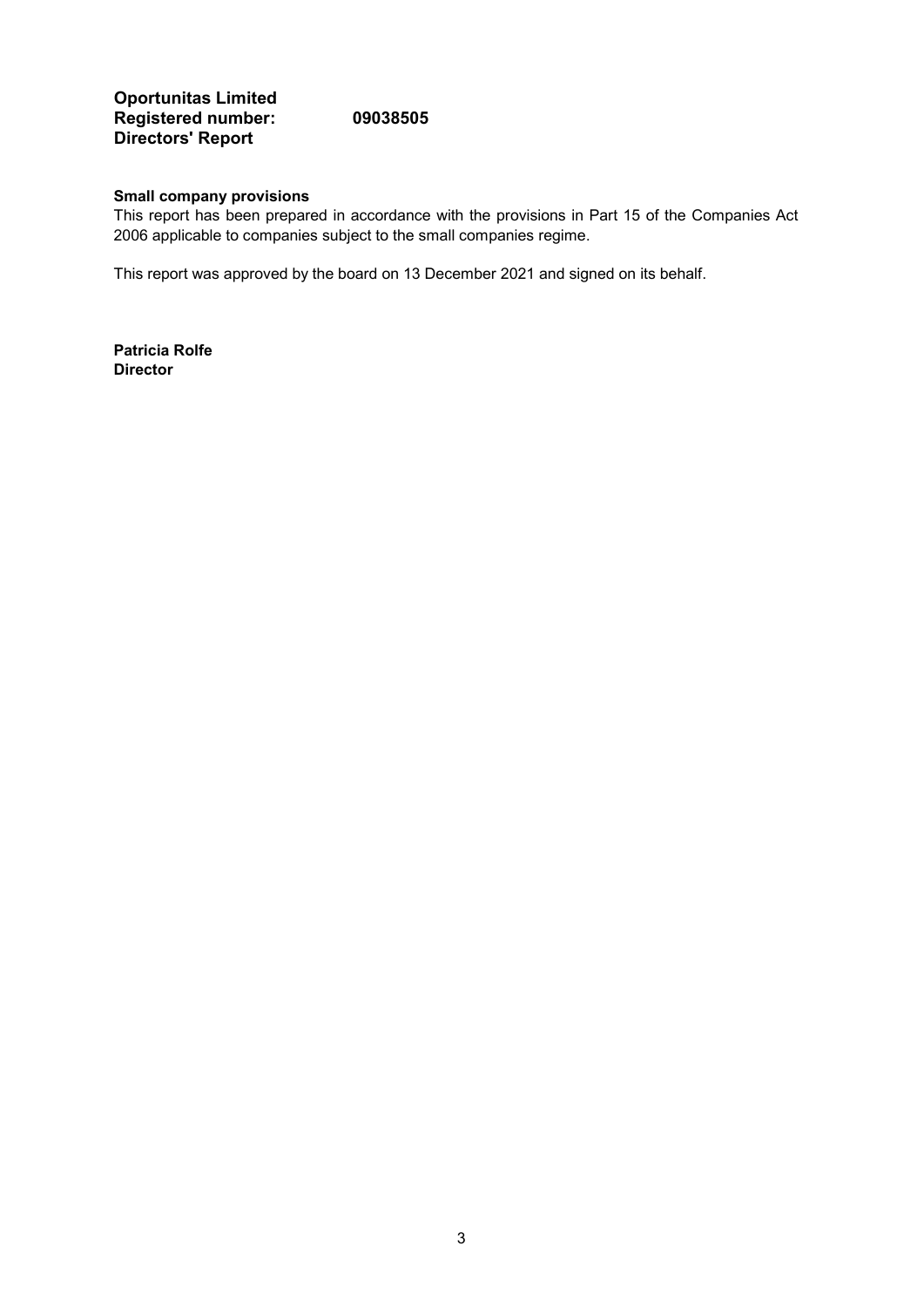## Oportunitas Limited Independent auditor's report to the member of Oportunitas Limited

#### **Opinion**

We have audited the accounts of Oportunitas Limited (the 'company') for the year ended 31 March 2021 which comprise the Profit and Loss Account, the Balance Sheet, the Statement of Changes in Equity and Notes to the Accounts, including significant accounting policies. The financial reporting framework that has been applied in their preparation is applicable law and United Kingdom Accounting Standards, including FRS 102 'The Financial Reporting Standard applicable in the UK and the Republic of Ireland' (United Kingdom Generally Accepted Accounting Practice).

In our opinion the accounts:

- give a true and fair view of the state of the company's affairs as at 31 March 2021 and of its profit for the year then ended;
- have been properly prepared in accordance with United Kingdom Generally Accepted Accounting Practice;
- have been prepared in accordance with the requirements of the Companies Act 2006.

#### Basis for opinion

We conducted our audit in accordance with International Standards on Auditing (UK) (ISAs (UK)) and applicable law. Our responsibilities under those standards are further described in the Auditor's responsibilities for the audit of the accounts section of our report. We are independent of the company in accordance with the ethical requirements that are relevant to our audit of the accounts in the UK, including the FRC's Ethical Standard, and the provisions available for small entities, in the circumstances set out below, and we have fulfilled our other ethical responsibilities in accordance with these requirements. We believe that the audit evidence we have obtained is sufficient and appropriate to provide a basis for our opinion.

In accordance with the exemption provided by FRC's Ethical Standard - Provisions Available for Audits of Small Entities, we have prepared and submitted the company's returns to the tax authorities and assisted with the preparation of the accounts.

#### Conclusions relating to going concern

In auditing the accounts, we have concluded that the directors' use of the going concern basis of accounting in the preparation of the accounts is appropriate.

Based on the work we have performed, we have not identified any material uncertainties relating to events or conditions that, individually or collectively, may cast significant doubt on the company's ability to continue as a going concern for a period of at least twelve months from when the accounts are authorised for issue.

Our responsibilities and the responsibilities of the directors with respect to going concern are described in the relevant sections of this report.

#### Other information

The other information comprises the information included in the annual report other than the accounts and our auditor's report thereon. The directors are responsible for the other information contained within the annual report. Our opinion on the accounts does not cover the other information and, except to the extent otherwise explicitly stated in our report, we do not express any form of assurance conclusion thereon. Our responsibility is to read the other information and, in doing so, consider whether the other information is materially inconsistent with the accounts or our knowledge obtained in the course of the audit, or otherwise appears to be materially misstated. If we identify such material inconsistencies or apparent material misstatements, we are required to determine whether this gives rise to a material misstatement in the accounts themselves. If, based on the work we have performed, we conclude that there is a material misstatement of this other information, we are required to report that fact.

We have nothing to report in this regard.

#### Opinions on other matters prescribed by the Companies Act 2006

In our opinion, based on the work undertaken in the course of the audit:

- the information given in the directors' report for the financial year for which the accounts are prepared is consistent with the accounts; and
- the directors' report has been prepared in accordance with applicable legal requirements.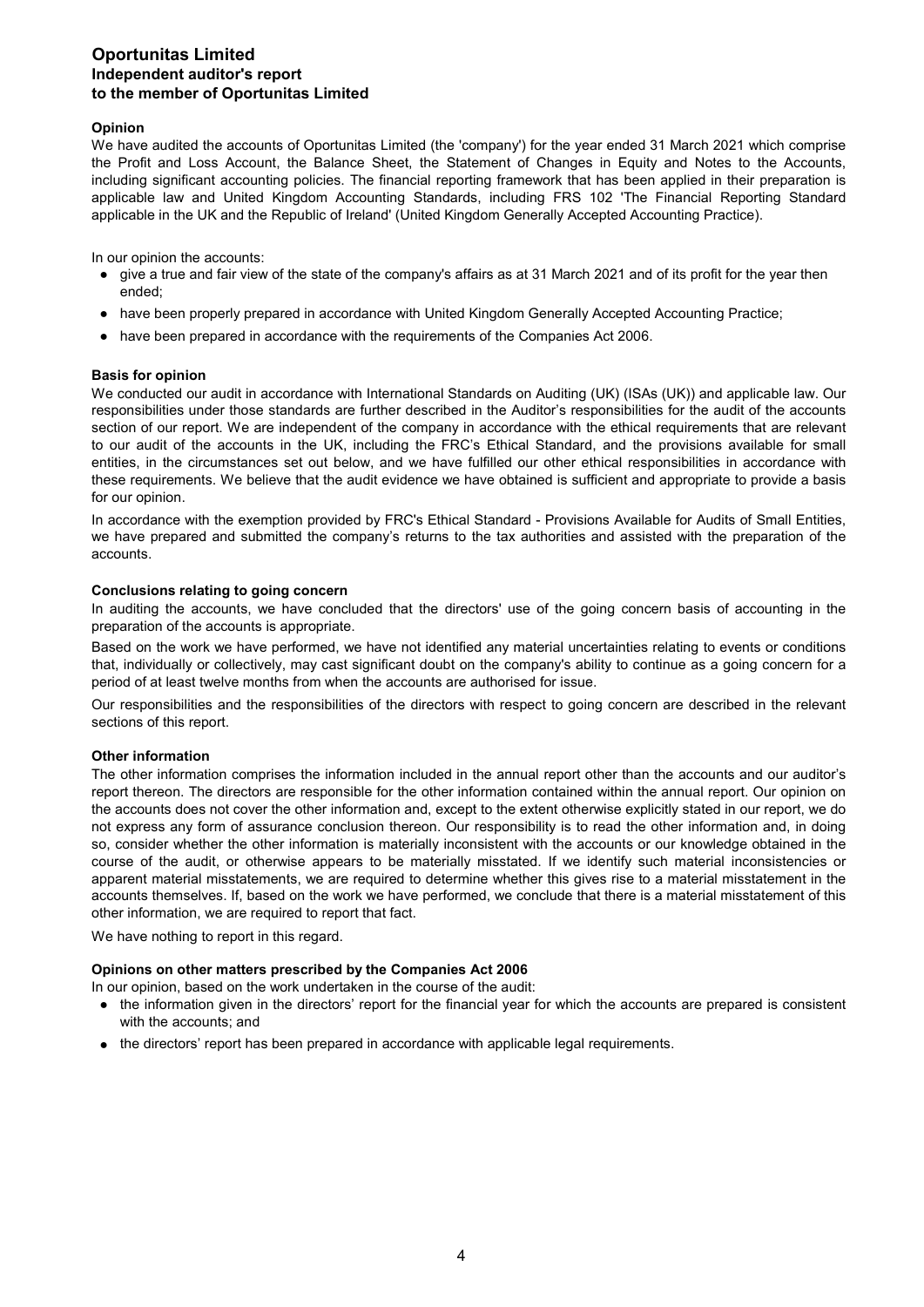## Oportunitas Limited Independent auditor's report to the member of Oportunitas Limited

#### Matters on which we are required to report by exception

In the light of the knowledge and understanding of the company and its environment obtained in the course of the audit, we have not identified material misstatements in the directors' report.

We have nothing to report in respect of the following matters in relation to which the Companies Act 2006 requires us to report to you if, in our opinion:

- adequate accounting records have not been kept, or returns adequate for our audit have not been received from branches not visited by us; or
- the accounts are not in agreement with the accounting records and returns; or
- certain disclosures of directors' remuneration specified by law are not made; or
- we have not received all the information and explanations we require for our audit; or
- the directors were not entitled to prepare the accounts in accordance with the small companies regime and take advantage of the small companies' exemptions in preparing the directors' report and from the requirement to prepare a strategic report.

#### Responsibilities of directors

As explained more fully in the directors' responsibilities statement, the directors are responsible for the preparation of the accounts and for being satisfied that they give a true and fair view, and for such internal control as the directors determine is necessary to enable the preparation of accounts that are free from material misstatement, whether due to fraud or error.

In preparing the accounts, the directors are responsible for assessing the company's ability to continue as a going concern, disclosing, as applicable, matters related to going concern and using the going concern basis of accounting unless the directors either intend to liquidate the company or to cease operations, or have no realistic alternative but to do so.

#### Auditor's responsibilities for the audit of the accounts

Our objectives are to obtain reasonable assurance about whether the accounts as a whole are free from material misstatement, whether due to fraud or error, and to issue an auditor's report that includes our opinion. Reasonable assurance is a high level of assurance but is not a guarantee that an audit conducted in accordance with ISAs (UK) will always detect a material misstatement when it exists. Misstatements can arise from fraud or error and are considered material if, individually or in the aggregate, they could reasonably be expected to influence the economic decisions of users taken on the basis of these accounts.

Irregularities, including fraud, are instances of non-compliance with laws and regulations. We design procedures in line with our responsibilities, outlined above, to detect material misstatements in respect of irregularities, including fraud. The extent to which our procedures are capable of detecting irregularities, including fraud is detailed below:

- Agreement of the financial statement disclosure to underlying supporting documentation;
- Enquiries and confirmation of directors as to their identification of any non-compliance with laws or regulations, or any actual or potential claims;
- Incorporating unpredictability into the nature, timing and extent of testing;
- Evaluation of the selection and application of accounting policies chosen by the company;
- In relation to the risk of management override of controls, by undertaking procedures to review journal entries, assess accounting estimates and identify and verify transactions outside of the usual course of operations, and evaluating whether there was evidence of any evidence of bias that represented a risk of material misstatements due to fraud;
- An assessment of the company's financial statements to material misstatement, including how fraud might occur, by consider, by considering the key risks impacting the financial statements.

Our audit was designed to respond to the risk of material misstatements in the financial statements, recognising that the risk of not detecting misstatement resulting from fraud is higher than the risk of not detecting one resulting from error, as fraud may involve deliberate concealment by, for example, forgery, misrepresentation or through collusion.

There are inherent limitations in the audit procedures performed, The further removed instances of noncompliance with laws and regulations is from the events and transactions reflected in the financial statements, the less likely we are to become aware of it.

A further description of our responsibilities for the audit of the accounts is available on the Financial Reporting Council's website at www.frc.org.uk/auditorsresponsibilities. This description forms part of our auditor's report.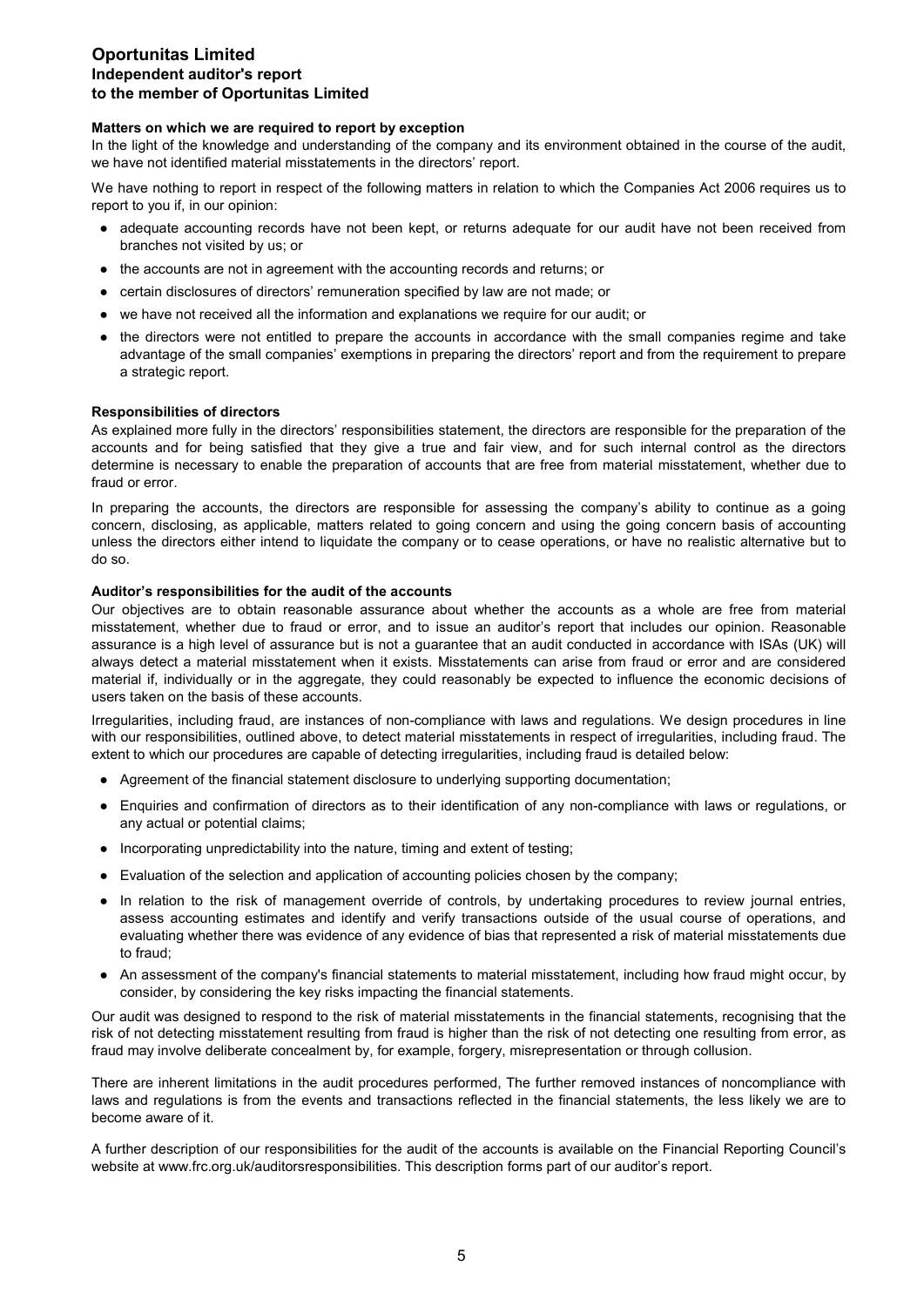## Oportunitas Limited Independent auditor's report to the member of Oportunitas Limited

#### Use of our report

This report is made solely to the company's members, as a body, in accordance with Chapter 3 of Part 16 of the Companies Act 2006. Our audit work has been undertaken so that we might state to the company's members those matters we are required to state to them in an auditor's report and for no other purpose. To the fullest extent permitted by law, we do not accept or assume responsibility to anyone other than the company and the company's members as a body, for our audit work, for this report, or for the opinions we have formed.

Daniel Valentine ACA (Senior Statutory Auditor) for and on behalf of Begbies Chartered Accountants and Registered Auditors 9 Bonhill Street<br>Statutory Auditor Statutory Auditor ….. 2021 EC2A 4DJ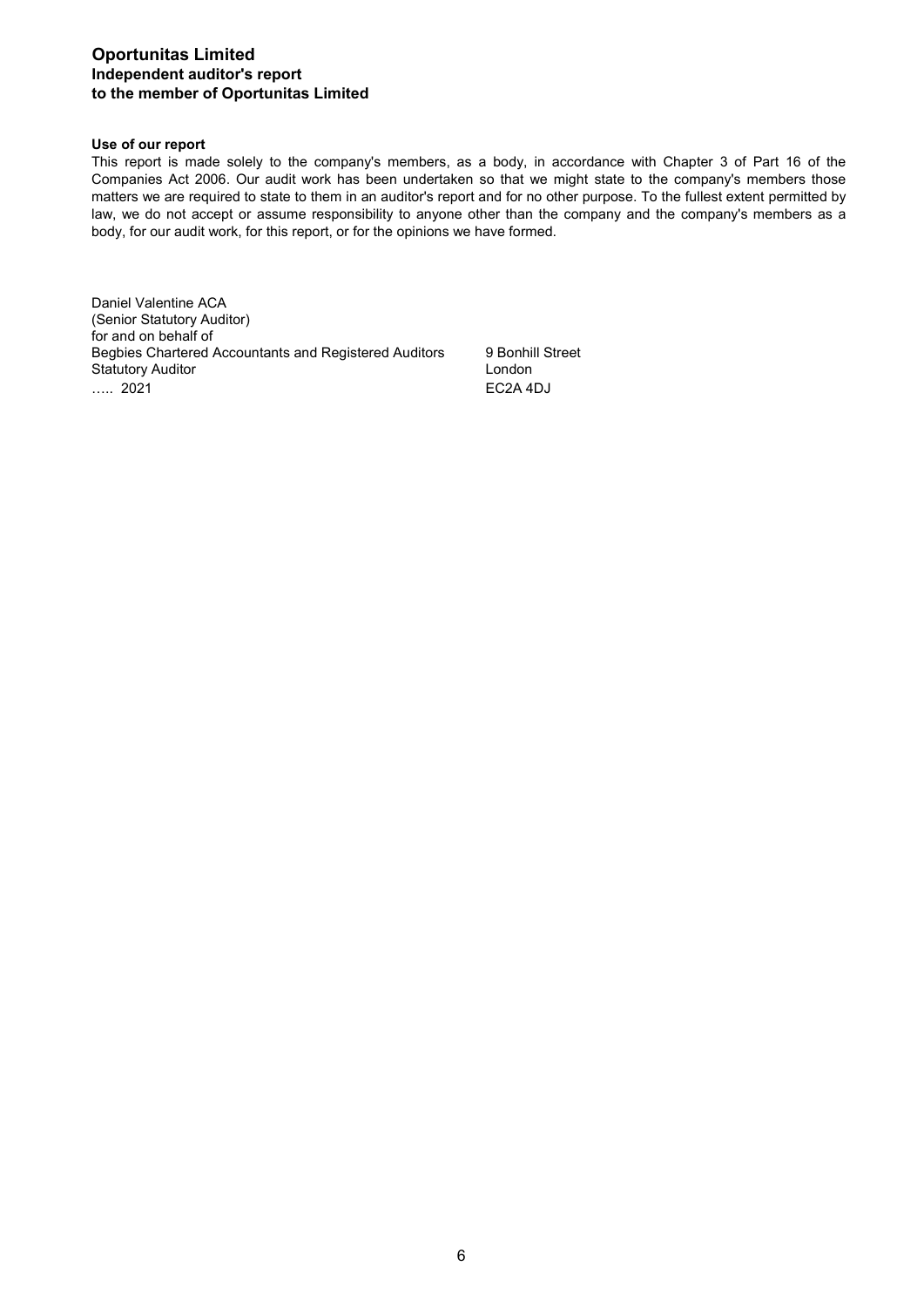## Oportunitas Limited Profit and Loss Account for the year ended 31 March 2021

|                               | 2021       | 2020       |
|-------------------------------|------------|------------|
|                               | £          | £          |
| <b>Turnover</b>               | 275,863    | 284,526    |
| Cost of sales                 | (12, 415)  | (17, 480)  |
| <b>Gross profit</b>           | 263,448    | 267,046    |
| Administrative expenses       | (138, 487) | (150, 988) |
| Other operating income        | 342,949    | 209,993    |
| <b>Operating profit</b>       | 467,910    | 326,051    |
| Interest payable              | (209, 936) | (173, 754) |
| <b>Profit before taxation</b> | 257,974    | 152,297    |
| Tax on profit                 | 11,054     | (39, 898)  |
| Profit for the financial year | 269,028    | 112,399    |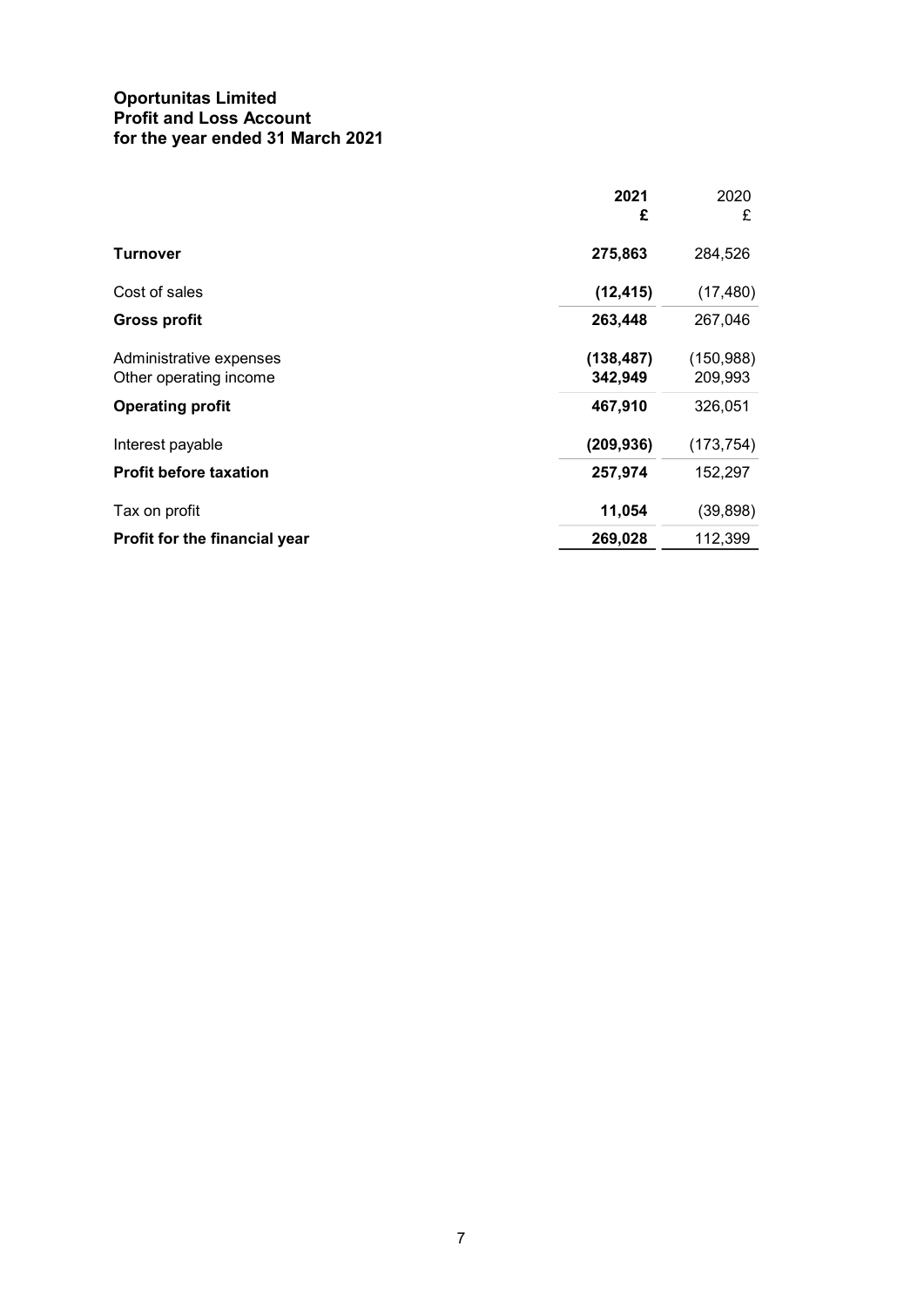| <b>Oportunitas Limited</b><br><b>Registered number:</b><br><b>Balance Sheet</b><br>as at 31 March 2021 |              | 09038505          |                               |                      |                             |
|--------------------------------------------------------------------------------------------------------|--------------|-------------------|-------------------------------|----------------------|-----------------------------|
|                                                                                                        | <b>Notes</b> |                   | 2021                          |                      | 2020                        |
| <b>Fixed assets</b>                                                                                    |              |                   | £                             |                      | £                           |
| Tangible fixed assets                                                                                  | 4            |                   | 7,697,550                     |                      | 4,852,551                   |
| <b>Current assets</b>                                                                                  |              |                   |                               |                      |                             |
| <b>Debtors</b><br>Cash at bank                                                                         | 5            | 23,344<br>950,516 |                               | 1,296,414<br>206,284 |                             |
|                                                                                                        |              | 973,860           |                               | 1,502,698            |                             |
| <b>Creditors: amounts falling due</b><br>within one year                                               | 6            | (59, 290)         |                               | (52, 303)            |                             |
| <b>Net current assets</b>                                                                              |              |                   | 914,570                       |                      | 1,450,395                   |
| <b>Total assets less current</b><br>liabilities                                                        |              |                   | 8,612,120                     |                      | 6,302,946                   |
| <b>Creditors: amounts falling due</b><br>after more than one year                                      | 7            |                   | (4, 252, 506)                 |                      | (4,281,306)                 |
| <b>Provisions for liabilities</b>                                                                      |              |                   | (58, 674)                     |                      | (69, 728)                   |
| <b>Net assets</b>                                                                                      |              |                   | 4,300,940                     |                      | 1,951,912                   |
| <b>Capital and reserves</b>                                                                            |              |                   |                               |                      |                             |
| Called up share capital<br>Share premium<br>Profit and loss account                                    |              |                   | 1,995<br>3,866,756<br>432,189 |                      | 955<br>1,787,796<br>163,161 |

Shareholder's funds 1,951,912

The accounts have been prepared and delivered in accordance with the special provisions applicable to companies subject to the small companies regime. The profit and loss account has not been delivered to the Registrar of Companies.

Patricia Rolfe Director Approved by the board on 13 December 2021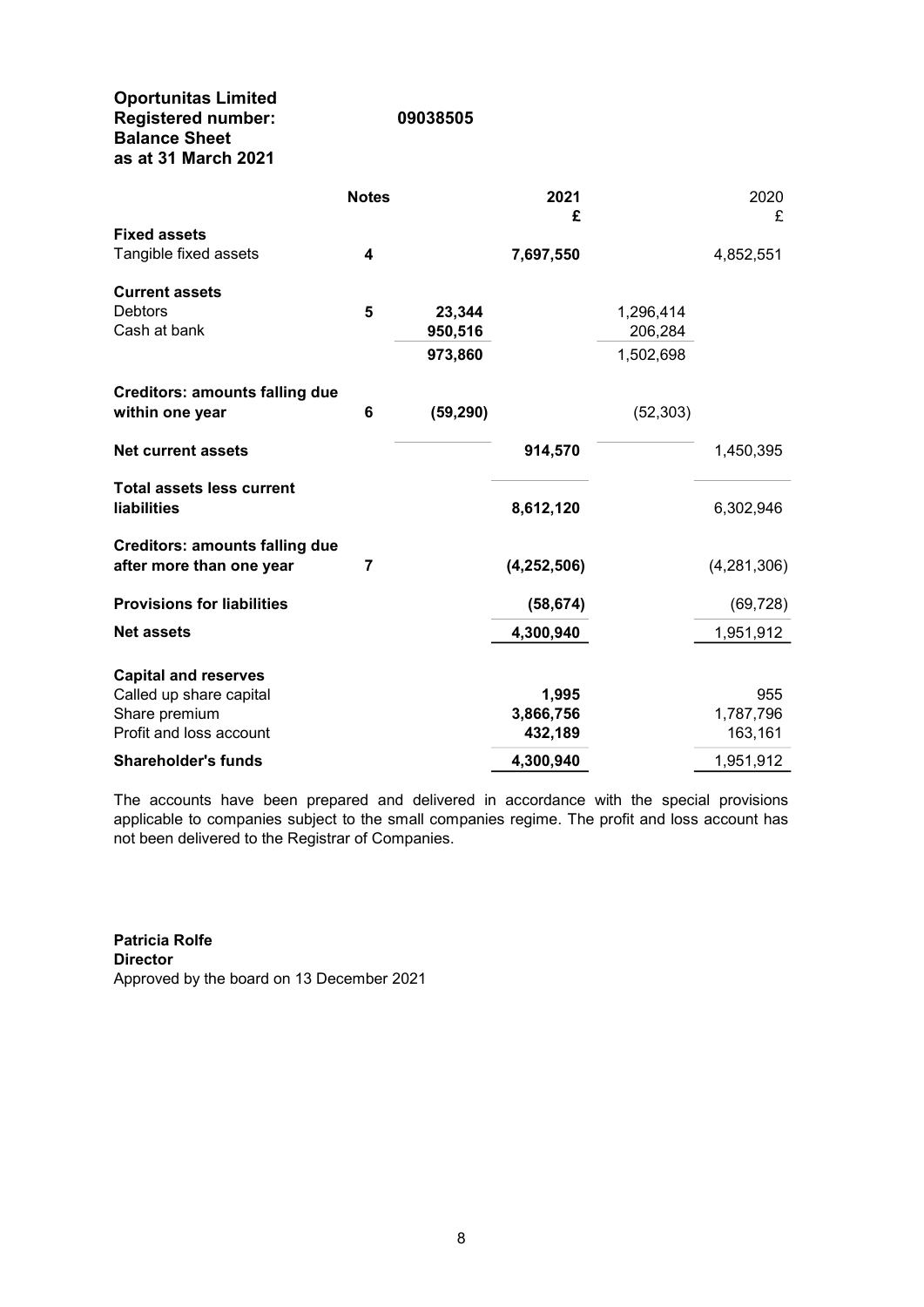## Oportunitas Limited Statement of Changes in Equity for the year ended 31 March 2021

|                               | <b>Share</b><br>capital<br>£ | <b>Share</b><br>premium<br>£ | <b>Profit</b><br>and loss<br>account<br>£ | Total<br>£ |
|-------------------------------|------------------------------|------------------------------|-------------------------------------------|------------|
| At 1 April 2019               | 300                          | 478,451                      | 50,762                                    | 529,513    |
| Profit for the financial year |                              |                              | 112,399                                   | 112,399    |
| Shares issued                 | 655                          | 1,309,345                    |                                           | 1,310,000  |
| At 31 March 2020              | 955                          | 1,787,796                    | 163,161                                   | 1,951,912  |
|                               |                              |                              |                                           |            |
| <b>At 1 April 2020</b>        | 955                          | 1,787,796                    | 163,161                                   | 1,951,912  |
| Profit for the financial year |                              |                              | 269,028                                   | 269,028    |
| <b>Shares issued</b>          | 1,040                        | 2,078,960                    | ۰                                         | 2,080,000  |
| <b>At 31 March 2021</b>       | 1,995                        | 3,866,756                    | 432,189                                   | 4,300,940  |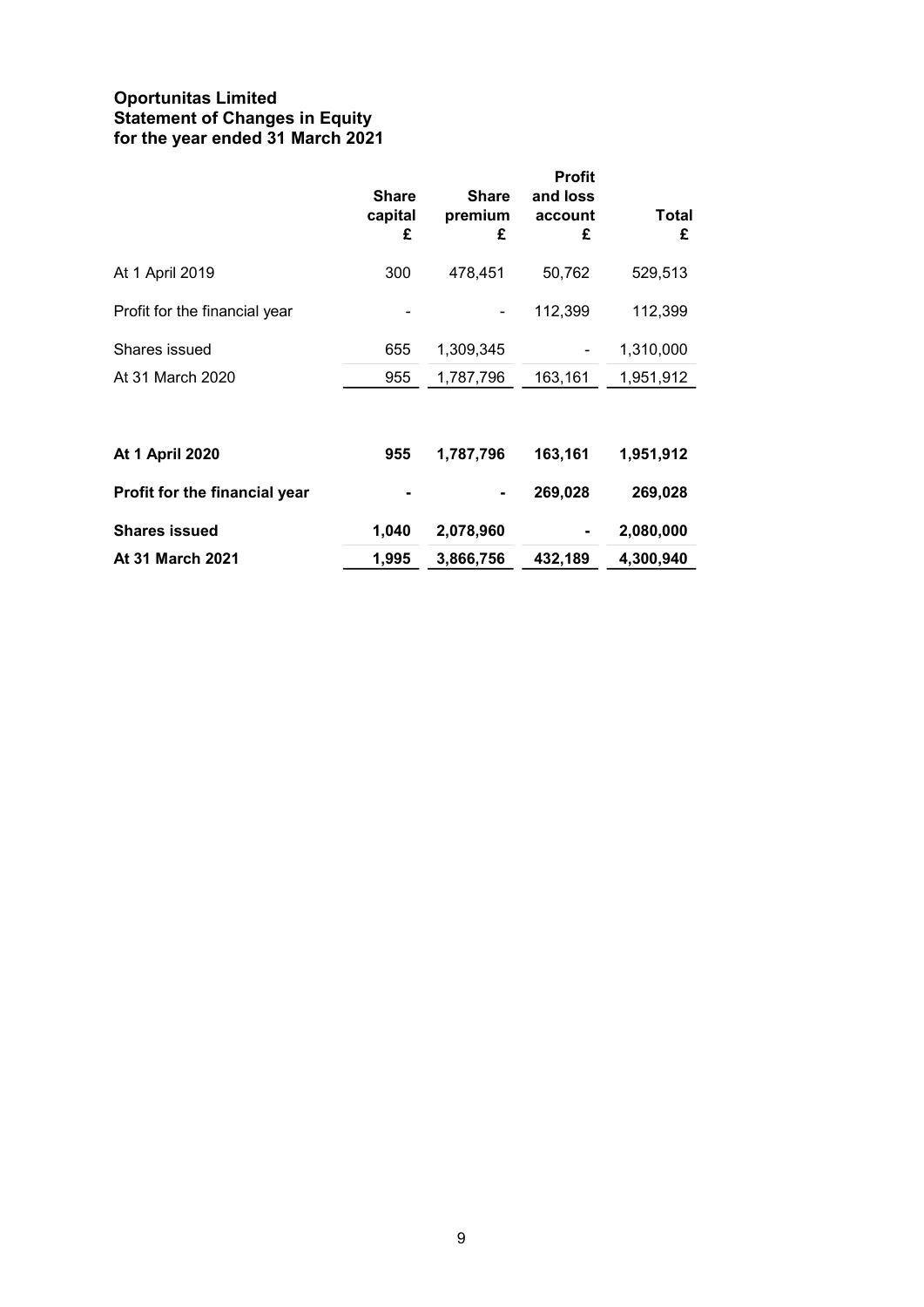## 1 Accounting policies

### Basis of preparation

The accounts have been prepared under the historical cost convention and in accordance with FRS 102, The Financial Reporting Standard applicable in the UK and Republic of Ireland (as applied to small entities by section 1A of the standard).

### **Turnover**

Turnover is measured at the fair value of the consideration received or receivable, net of discounts and value added taxes. Turnover includes revenue earned from the rendering of services and the rent of investment property. Turnover from rent of investment property is recognised by reference to the date rents become payable under tenancy agreements.

### Investment property

Investment property, which is property held to earn rental income and capital appreciation, is measured using the fair value model and stated at its fair value as at the reporting end date. The surplus or deficit on revaluation is recognised on the profit and loss account.

Assets in the course of construction are included at cost.

### **Debtors**

Short term debtors are measured at transaction price (which is usually the invoice price), less any impairment losses for bad and doubtful debts.

## **Creditors**

Short term creditors are measured at transaction price (which is usually the invoice price). Loans and other financial liabilities are initially recognised at transaction price net of any transaction costs and subsequently measured at amortised cost determined using the effective interest method.

## Taxation

A current tax liability is recognised for the tax payable on the taxable profit of the current and past periods. Deferred tax is recognised in respect of all timing differences between the recognition of income and expenses in the financial statements and their inclusion in tax assessments. Deferred tax is measured using the tax rates and laws that have been enacted or substantively enacted by the reporting date and that are expected to apply to the reversal of the timing difference. No current tax liability is recognised in the current or prior year but a deferred tax liability is accrued in respect of investment property revaluations.

## Provisions

Provisions (ie liabilities of uncertain timing or amount) are recognised when there is an obligation at the reporting date as a result of a past event, it is probable that economic benefit will be transferred to settle the obligation and the amount of the obligation can be estimated reliably. The provision carried in the current and prior year account is in respect of deferred tax on property revaluations.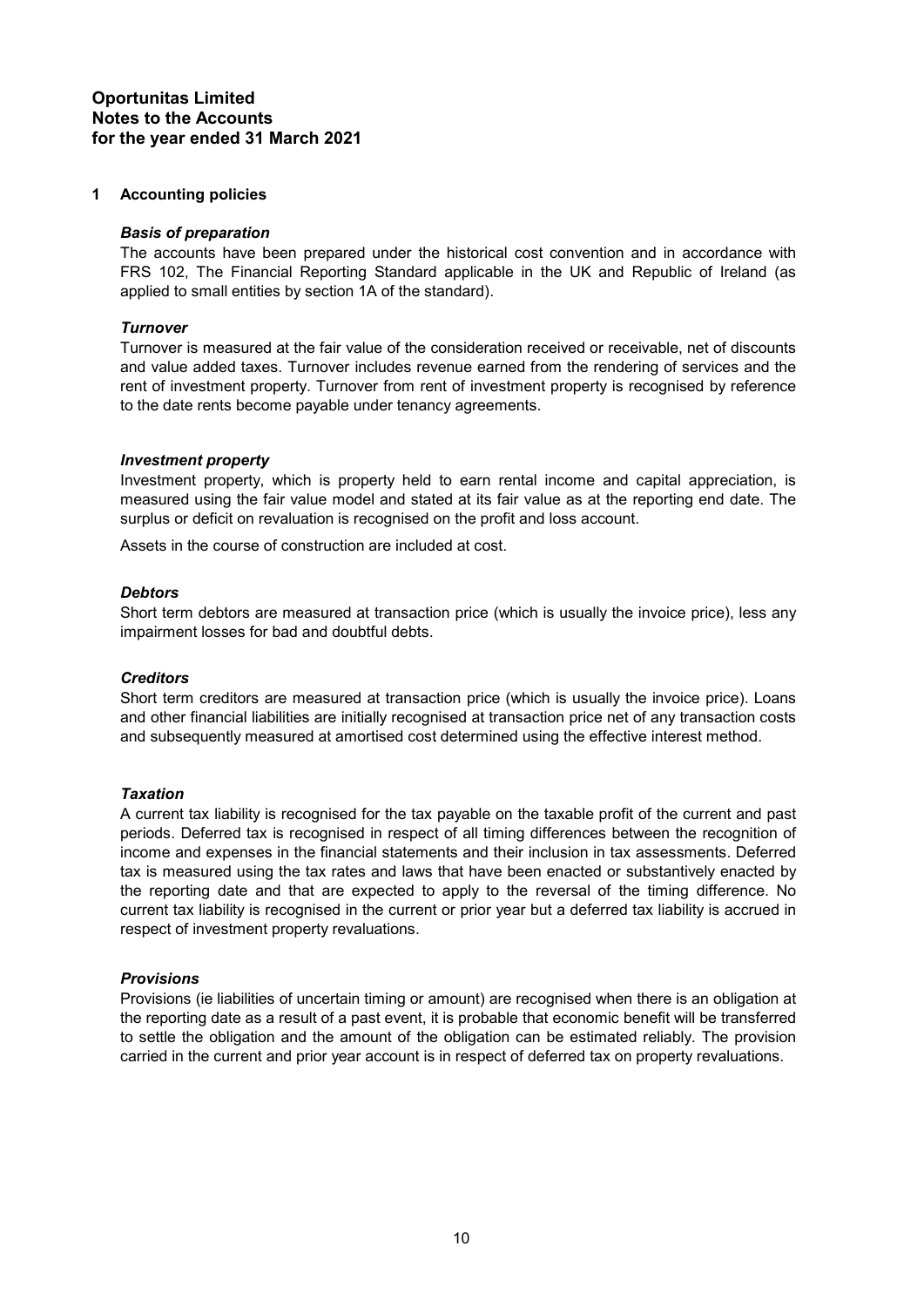### 2 Audit information

The audit report is unqualified.

| Senior statutory auditor: | Daniel Valentine ACA                                  |
|---------------------------|-------------------------------------------------------|
| Firm:                     | Begbies Chartered Accountants and Registered Auditors |
| Date of audit report:     | …… 2021                                               |

# 3 Employees 2021 2020 Number Number Average number of persons employed by the company 0 0

### 4 Tangible fixed assets

|                                        | <b>Investment</b> | <b>Assets</b><br>under |                      |
|----------------------------------------|-------------------|------------------------|----------------------|
|                                        | <b>Properties</b> | contruction            | <b>Total</b>         |
|                                        | £                 | £                      | £                    |
| Cost/valuation                         |                   |                        |                      |
| At 1 April 2020<br>Additions           | 4,852,551         | 2,502,050              | 4,852,551            |
| Surplus on revaluation                 | 342,949           |                        | 2,502,050<br>342,949 |
| At 31 March 2021                       | 5,195,500         | 2,502,050              | 7,697,550            |
|                                        |                   |                        |                      |
| <b>Depreciation</b>                    |                   |                        |                      |
| At 1 April 2020                        |                   |                        |                      |
| Charge for the year                    |                   |                        |                      |
| At 31 March 2021                       |                   |                        |                      |
| Net book value                         |                   |                        |                      |
| At 31 March 2021                       | 5,195,500         | 2,502,050              | 7,697,550            |
| At 31 March 2020                       | 4,852,551         |                        | 4,852,551            |
|                                        |                   | 2021                   | 2020                 |
|                                        |                   | £                      | £                    |
| Investment properties at historic cost |                   | 6,805,556              | 4,303,506            |

The investment properties were valued by Taylor Riley, Chartered Surveyors, an independent valuer with a recognised and relevant professional qualification and with recent experience in the location and category of the investment properties being valued. The investment properties have been valued on the basis of open market value and using comparable property data, in accordance with the current RICS Valuation Standards by the Royal Institution of Chartered Surveyors.

In 2020 the company entered into a contract with a property developer to purchase residential accommodation on the site of the former Royal Victoria Hospital, Folkestone. The contracts became unconditional upon receipt of planning permission and all payments to date are included under 'Assets under construction'.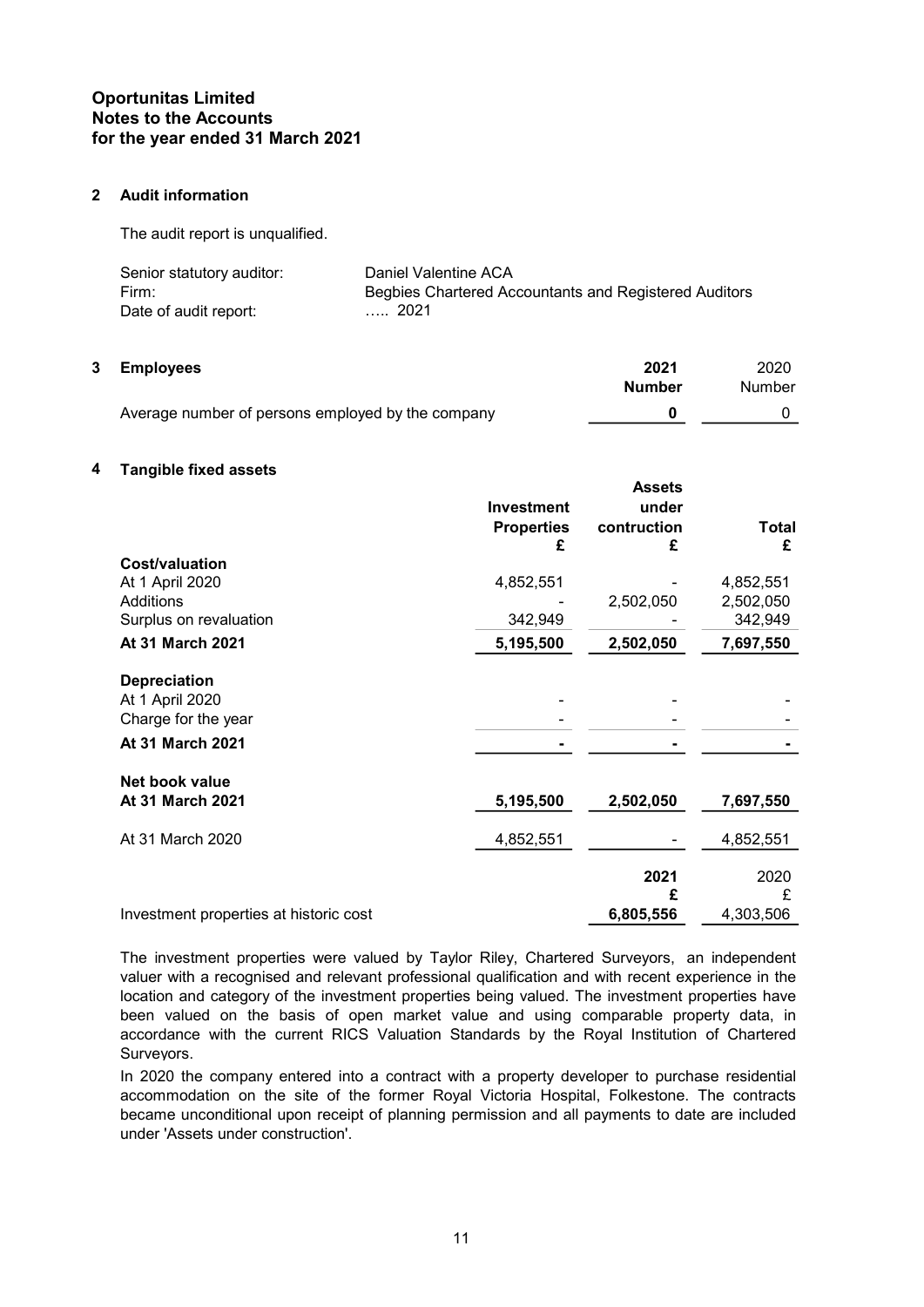| 5              | <b>Debtors</b>                                                                                                                                                                                          | 2021<br>£                      | 2020<br>£                        |
|----------------|---------------------------------------------------------------------------------------------------------------------------------------------------------------------------------------------------------|--------------------------------|----------------------------------|
|                | Trade debtors<br>Royal Victoria deposit<br>Other debtors                                                                                                                                                | 3,334<br>20,010                | 2,205<br>1,275,000<br>19,209     |
|                |                                                                                                                                                                                                         | 23,344                         | 1,296,414                        |
|                |                                                                                                                                                                                                         |                                |                                  |
| 6              | Creditors: amounts falling due within one year                                                                                                                                                          | 2021<br>£                      | 2020<br>£                        |
|                | Other loans                                                                                                                                                                                             | 28,800                         | 27,444                           |
|                | Taxation and social security costs                                                                                                                                                                      | 1,235                          | 428                              |
|                | Other creditors                                                                                                                                                                                         | 29,255                         | 24,431                           |
|                |                                                                                                                                                                                                         | 59,290                         | 52,303                           |
|                |                                                                                                                                                                                                         |                                |                                  |
| $\overline{7}$ | Creditors: amounts falling due after one year                                                                                                                                                           | 2021                           | 2020                             |
|                |                                                                                                                                                                                                         | £                              | £                                |
|                | Other loans                                                                                                                                                                                             | 4,252,506                      | 4,281,306                        |
|                |                                                                                                                                                                                                         |                                |                                  |
| 8              | Loans                                                                                                                                                                                                   | 2021                           | 2020                             |
|                |                                                                                                                                                                                                         | £                              | £                                |
|                | Creditors include:<br>Instalments falling due for payment within one year<br>Instalments falling due for payment in two to five years<br>Instalments falling due for payment after more than five years | 28,800<br>130,145<br>4,122,361 | 27,444<br>124,019<br>4, 157, 287 |
|                |                                                                                                                                                                                                         | 4,281,306                      | 4,308,750                        |
|                | Secured bank loans                                                                                                                                                                                      | 4,281,306                      | 4,308,750                        |

Amounts payable to Folkestone and Hythe District Council are secured by fixed and floating charges over the company's properties.

| 9 | <b>Capital commitments</b>                              | 2021      | 2020      |
|---|---------------------------------------------------------|-----------|-----------|
|   | Amounts contracted for but not provided in the accounts | 3,947,950 | 5,125,000 |

## 10 Related party transactions

The company has taken advantage of the exemption in FRS 102 whereby it has not disclosed transactions with it's ultimate parent company. Such transactions were on normal commercial terms as part of the company's ongoing investment and operating activities.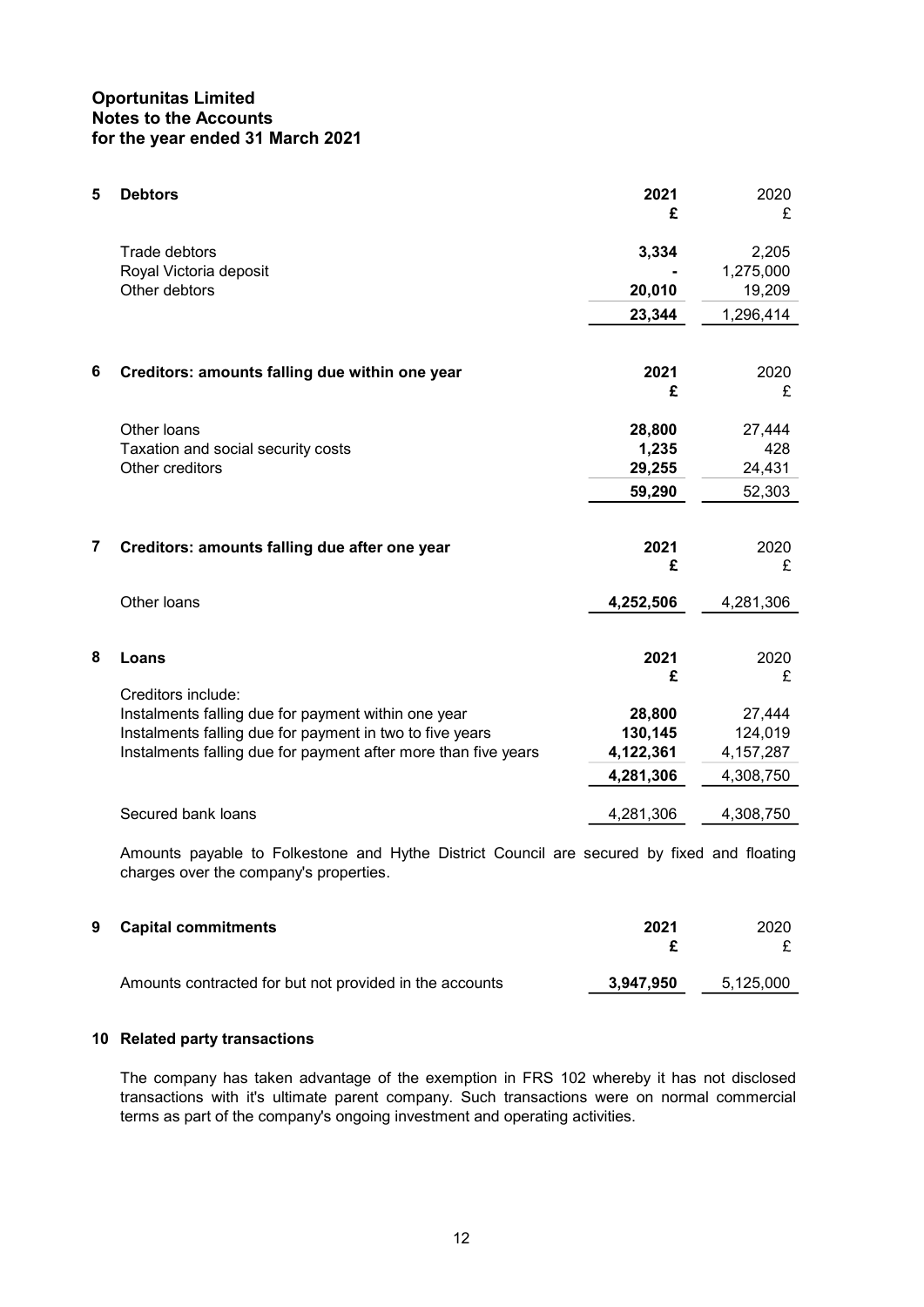## 11 Controlling party

For the current and previous year, the company was a wholly owned subsidiary of Folkestone and Hythe District Council.

## 12 Other information

Oportunitas Limited is a private company limited by shares and incorporated in England. Its registered office is: c/o Folkestone and Hythe District Council, Castle Hill Avenue, Folkestone, CT20 2QY.